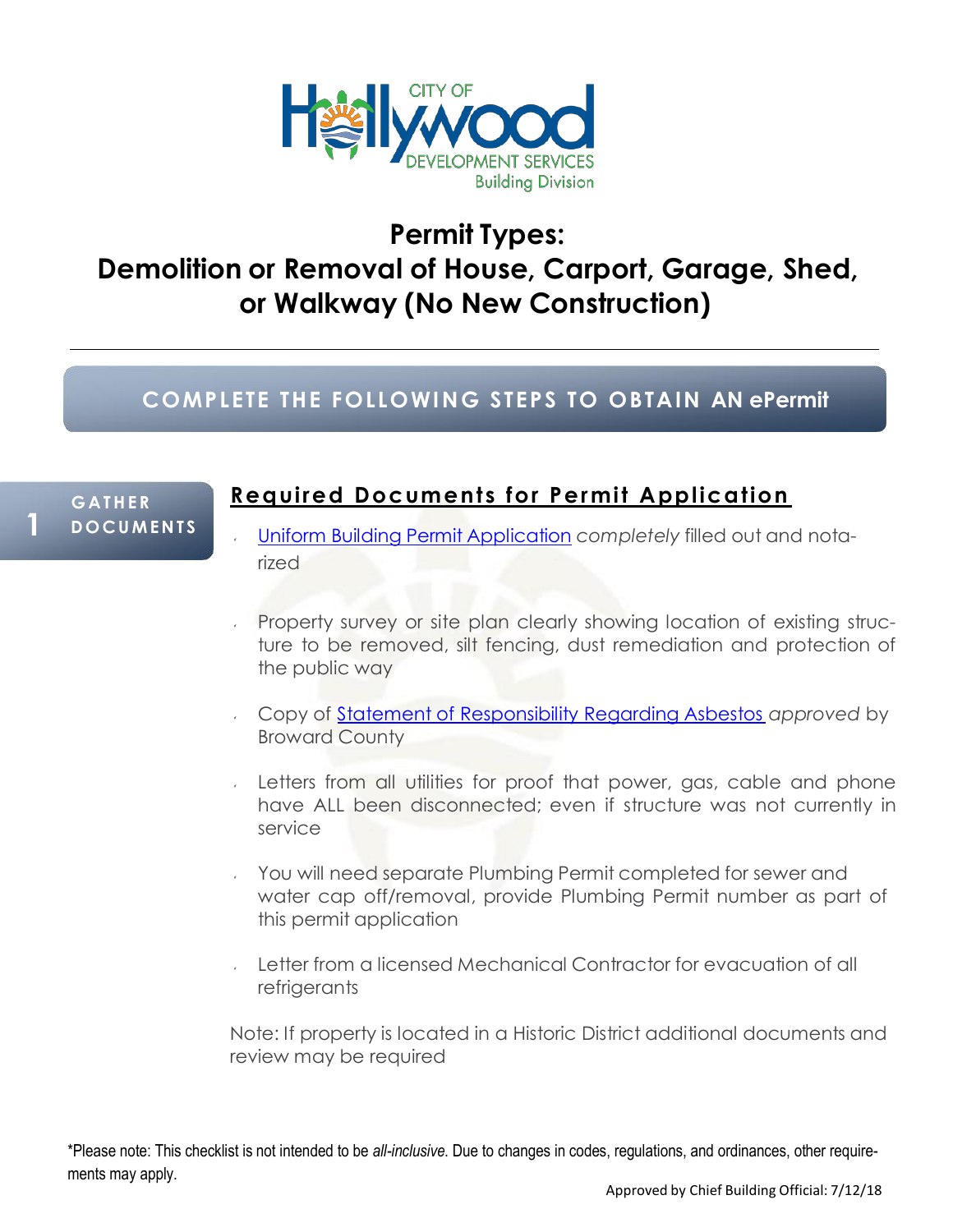### **Apply for ePermit**

Work that does *NOT* require a design professional's seal, should be applied for via [email.](mailto:ePermits@hollywoodfl.org) The Required Documents *must* be:

- **PDF form at a resolution of 300 DPI or better**
- *Clearly* named
- *Separately attached* to email
- Total megabytes per email shall not exceed 20 megabytes

Keep in mind, when applying via email, each Required Document, product approval, etc., *MUST* each be submitted as a clearly named separate attachment to email. Include permit type from the checklist and job address in subject line of email.

**Email [ePermits@hollywoodfl.org](mailto:ePermits@hollywoodfl.org)** 

#### **M O NI T O R 3 <sup>P</sup> RO <sup>G</sup> <sup>R</sup> <sup>E</sup> <sup>S</sup> <sup>S</sup>**

### **Monitor Permit Application**

Once the Permit Application is accepted for review, it will be automatically routed to the required disciplines. You are responsible to go online and monitor your Permit Application. This can be done by signing up for *automatic [notifications](http://apps.hollywoodfl.org/building/PermitStatus.aspx) or logging in regularly*.

Each plan reviewer (for the required disciplines) will either approve, conditional approve (CA) or deny the Permit Application. Should it be denied by a discipline, comments will be provided. It is your responsibility to address each comment by submitting corrections to the Permit Application along with a response sheet to each comment via email. Corrections may include, but are not limited to, revised plans, correction to required documents, photographs, etc.

**F E E S A N D 4 P E RMI T I S SUA NCE**

### **Pay for and Issuance of an ePermit**

If needed, you can obtain a free estimate of the [Permit](http://www.hollywoodfl.org/917/Permit-Cost-Estimator) Cost. When the Permit Application is approved and ready for issuance, fees should be [paid](http://apps.hollywoodfl.org/building/PermitStatus.aspx) on[line.](http://apps.hollywoodfl.org/building/PermitStatus.aspx) When paying online, please allow 24 hours to process the payment prior to receiving the completed permit package along with the Inspection Reference Log and Building Permit Card.